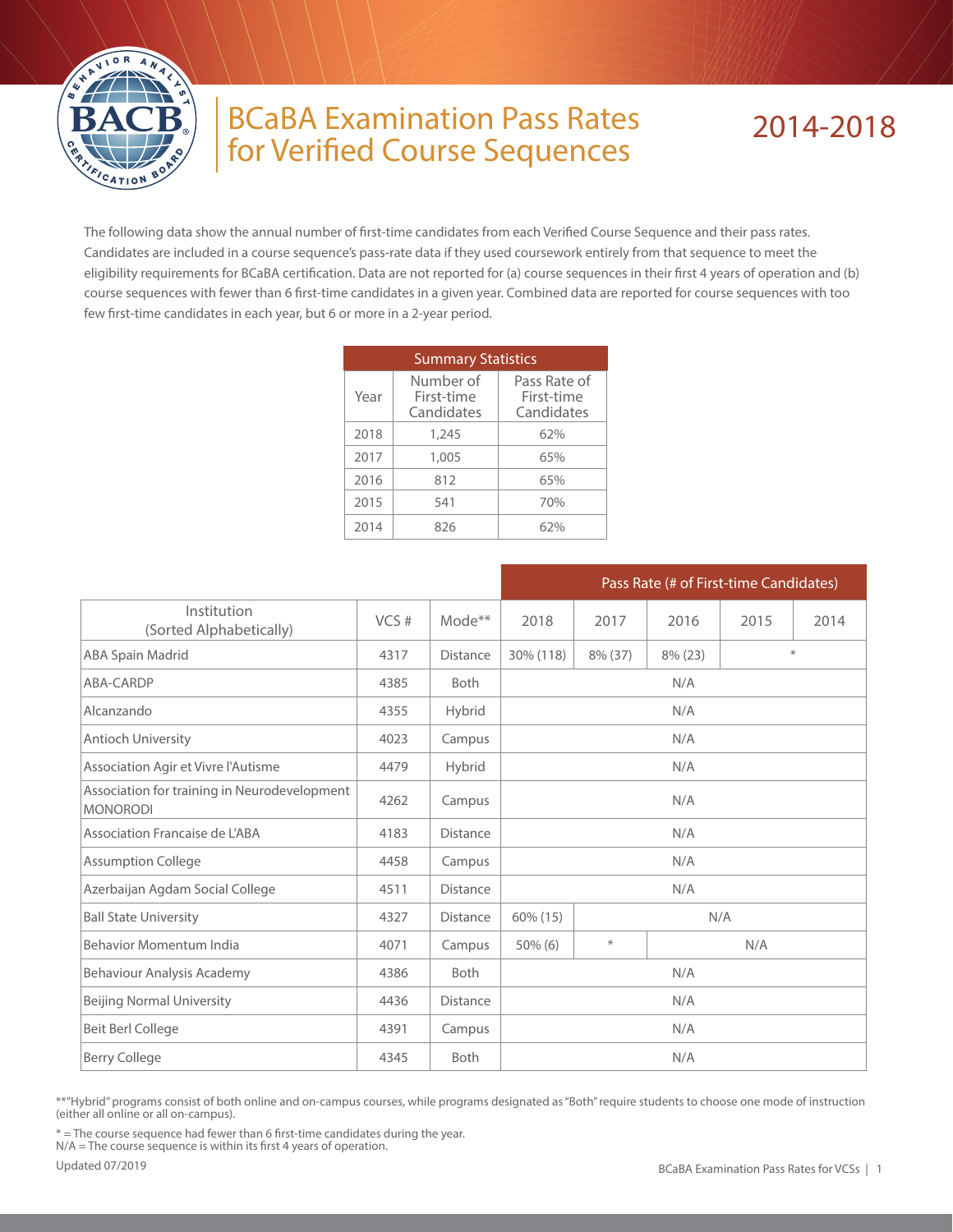|                                                                                      |      |                 | Pass Rate (# of First-time Candidates)           |            |          |            |            |  |
|--------------------------------------------------------------------------------------|------|-----------------|--------------------------------------------------|------------|----------|------------|------------|--|
| Institution<br>(Sorted Alphabetically)                                               | VCS# | Mode**          | 2018                                             | 2017       | 2016     | 2015       | 2014       |  |
| Cairn University                                                                     | 4416 | <b>Distance</b> |                                                  |            | N/A      |            |            |  |
| California State University Los Angeles<br>(Psychology)                              | 4325 | Campus          |                                                  |            | N/A      |            |            |  |
| California State University Los Angeles (Special<br><b>Education and Counseling)</b> | 4519 | Campus          | N/A                                              |            |          |            |            |  |
| California State University Monterey Bay                                             | 4221 | Hybrid          | N/A                                              |            |          |            |            |  |
| California State University Sacramento                                               | 4288 | Campus          |                                                  |            | N/A      |            |            |  |
| California State University San Marcos                                               | 4108 | <b>Distance</b> | 67% (9)                                          | $17\%$ (6) | $\ast$   |            | N/A        |  |
| Capilano University                                                                  | 4186 | <b>Both</b>     | 100% (9)                                         | 100% (6)   | $\ast$   | $67\%$ (6) | $\ast$     |  |
| <b>CAPPDR-SEEK</b>                                                                   | 4081 | Hybrid          |                                                  | $71\% (7)$ |          | N/A        |            |  |
| Central Methodist University                                                         | 4331 | <b>Distance</b> |                                                  |            | N/A      |            |            |  |
| Central Michigan University                                                          | 4141 | Campus          |                                                  | 85% (13)   |          | N/A        |            |  |
| Chapman University                                                                   | 4185 | Campus          | N/A                                              |            |          |            |            |  |
| Clarion University                                                                   | 4493 | <b>Distance</b> | N/A                                              |            |          |            |            |  |
| Clemson University (Romania)                                                         | 4130 | Hybrid          | N/A                                              |            |          |            |            |  |
| Clemson University (Portugal)                                                        | 4131 | Hybrid          | N/A                                              |            |          |            |            |  |
| Consorzio Universitario Humanitas                                                    | 4376 | Campus          | N/A                                              |            |          |            |            |  |
| Daegu Cyber University                                                               | 4295 | <b>Distance</b> | N/A<br>7% (14)                                   |            |          |            |            |  |
| Dar Al Hekma University                                                              | 4206 | Campus          |                                                  |            | N/A      |            |            |  |
| David Yellin Academic College of Education                                           | 4431 | Campus          |                                                  |            | N/A      |            |            |  |
| Deree College The American College of Greece                                         | 4051 | Campus          | N/A                                              |            |          |            |            |  |
| Douglas College                                                                      | 4226 | Hybrid          | 100% (6)                                         | 83% (6)    |          | $\ast$     | $86\%$ (7) |  |
| <b>Eastern Connecticut State University</b>                                          | 4092 | Campus          |                                                  |            | N/A      |            |            |  |
| Elms College                                                                         | 4009 | Campus          | N/A                                              |            |          |            |            |  |
| Emirates College for Advanced Education                                              | 4264 | Campus          | N/A                                              |            |          |            |            |  |
| <b>Felician University</b>                                                           | 4484 | Campus          |                                                  |            | N/A      |            |            |  |
| Florida Institute of Technology (distance)                                           | 4039 | Distance        | 81% (338)<br>79% (194)<br>81% (399)<br>74% (277) |            |          |            | 71% (318)  |  |
| Florida International University                                                     | 4257 | Campus          | 56% (52)                                         | 38% (39)   | 53% (34) | 51% (35)   | 49% (78)   |  |
| George Brown College (Behavioural Science<br>Technician (Intensive))                 | 4228 | Campus          | N/A                                              |            |          |            |            |  |
| George Brown College (Autism and<br><b>Behavioural Science)</b>                      | 4329 | Campus          | N/A                                              |            |          |            |            |  |
| George Brown College (Honours Bachelor of<br><b>Behaviour Analysis)</b>              | 4429 | Campus          | N/A                                              |            |          |            |            |  |

\* = The course sequence had fewer than 6 first-time candidates during the year.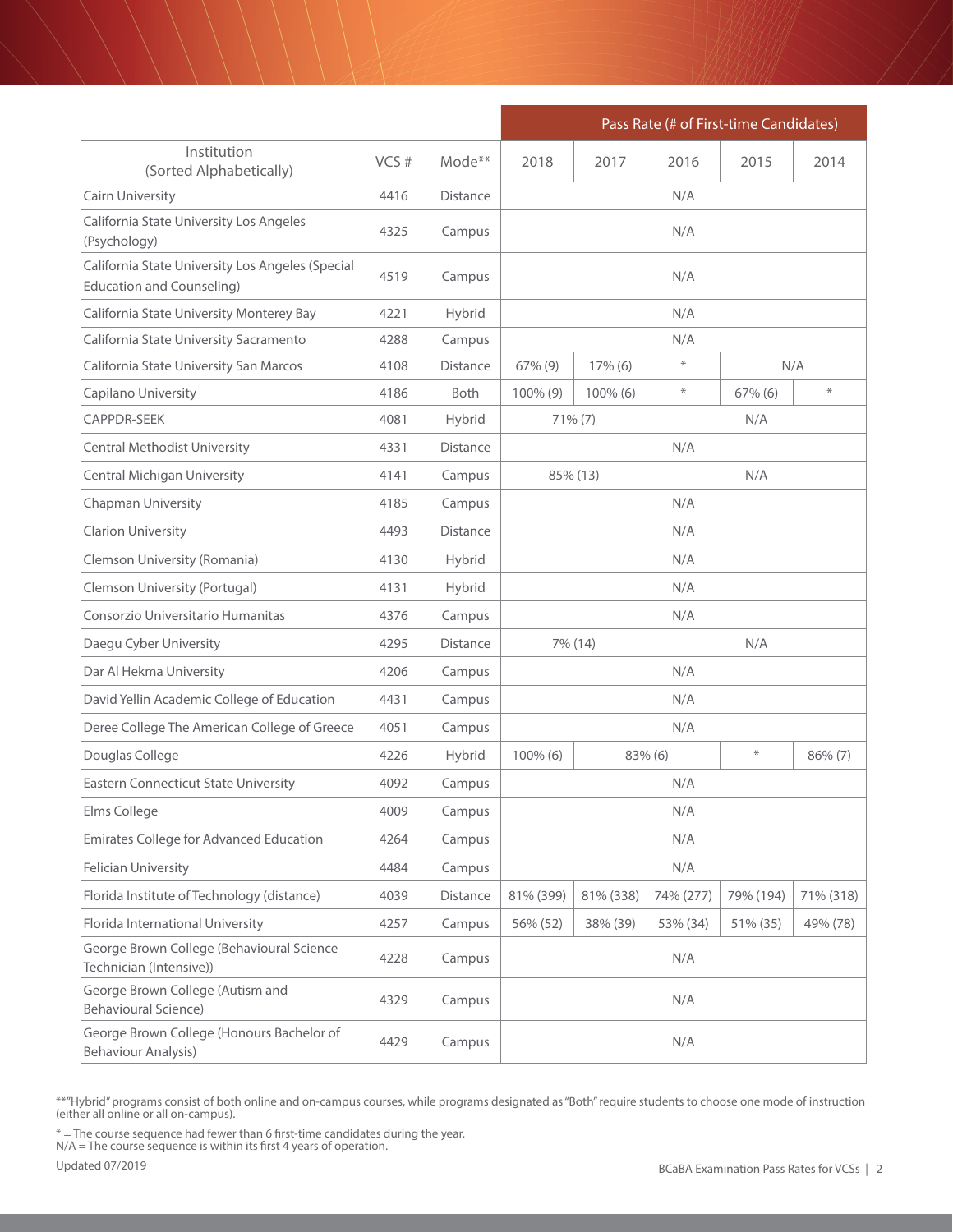|                                                                                     |      |                    | Pass Rate (# of First-time Candidates) |      |      |      |      |
|-------------------------------------------------------------------------------------|------|--------------------|----------------------------------------|------|------|------|------|
| Institution<br>(Sorted Alphabetically)                                              | VCS# | Mode <sup>**</sup> | 2018                                   | 2017 | 2016 | 2015 | 2014 |
| <b>George Mason University</b>                                                      | 4137 | <b>Both</b>        | N/A                                    |      |      |      |      |
| Georgia Southern University - Armstrong<br>(discontinued)                           | 4200 | Campus             |                                        |      |      |      |      |
| Georgia Southern University - Armstrong<br>(new)                                    | 4477 | Campus             |                                        |      | N/A  |      |      |
| <b>Georgian Court University</b>                                                    | 4072 | Campus             |                                        |      | N/A  |      |      |
| Hebrew University of Jerusalem                                                      | 4343 | Campus             |                                        |      | N/A  |      |      |
| Hong Kong Association for Behavior Analysis                                         | 4463 | Campus             |                                        |      | N/A  |      |      |
| Humber College                                                                      | 4017 | Hybrid             |                                        |      | N/A  |      |      |
| Humber College                                                                      | 4102 | Campus             |                                        |      | N/A  |      |      |
| International Training Center for Applied<br><b>Behavior Analysis</b>               | 4024 | Campus             |                                        |      | N/A  |      |      |
| Istituto per la Ricerca, la Formazione e<br>l'Informazione sulle Disabilità (IRFID) | 4150 | Campus             | N/A                                    |      |      |      |      |
| Keiser University                                                                   | 4517 | Hybrid             | N/A                                    |      |      |      |      |
| Kibbutzim College                                                                   | 4240 | Campus             | N/A                                    |      |      |      |      |
| Kinneret Academic College in the Jordan<br>Valley                                   | 4392 | Campus             | N/A                                    |      |      |      |      |
| Kore University - IESCUM                                                            | 4415 | Both               |                                        |      | N/A  |      |      |
| Lambton College                                                                     | 4205 | Campus             | N/A                                    |      |      |      |      |
| Lipscomb University                                                                 | 4104 | Hybrid             |                                        |      | N/A  |      |      |
| Long Island University (Post)                                                       | 4204 | Campus             | N/A                                    |      |      |      |      |
| MacEwan University                                                                  | 4404 | Campus             | N/A                                    |      |      |      |      |
| Mary Baldwin University                                                             | 4006 | Campus             |                                        |      | N/A  |      |      |
| Massachusetts College of Liberal Arts                                               | 4403 | Campus             |                                        |      | N/A  |      |      |
| Midland University                                                                  | 4171 | Campus             |                                        |      | N/A  |      |      |
| Mohawk College                                                                      | 4320 | Campus             |                                        |      | N/A  |      |      |
| Montana State University Billings                                                   | 4125 | Distance           |                                        |      | N/A  |      |      |
| Moscow Centre of Pedagogy and Psychology                                            | 4364 | Both               |                                        | N/A  |      |      |      |
| Moscow Institute of Psychoanalysis                                                  | 4076 | Distance           |                                        |      | N/A  |      |      |
| Moscow Psychological and Social University                                          | 4521 | Distance           |                                        |      | N/A  |      |      |
| Multicultural Alliance of Behavior Analysts                                         | 4270 | Both               |                                        |      | N/A  |      |      |
| Nanjing Special Education College                                                   | 4505 | Hybrid             | N/A                                    |      |      |      |      |
| National Changhua University of Education                                           | 4456 | Both               | N/A                                    |      |      |      |      |

\* = The course sequence had fewer than 6 first-time candidates during the year.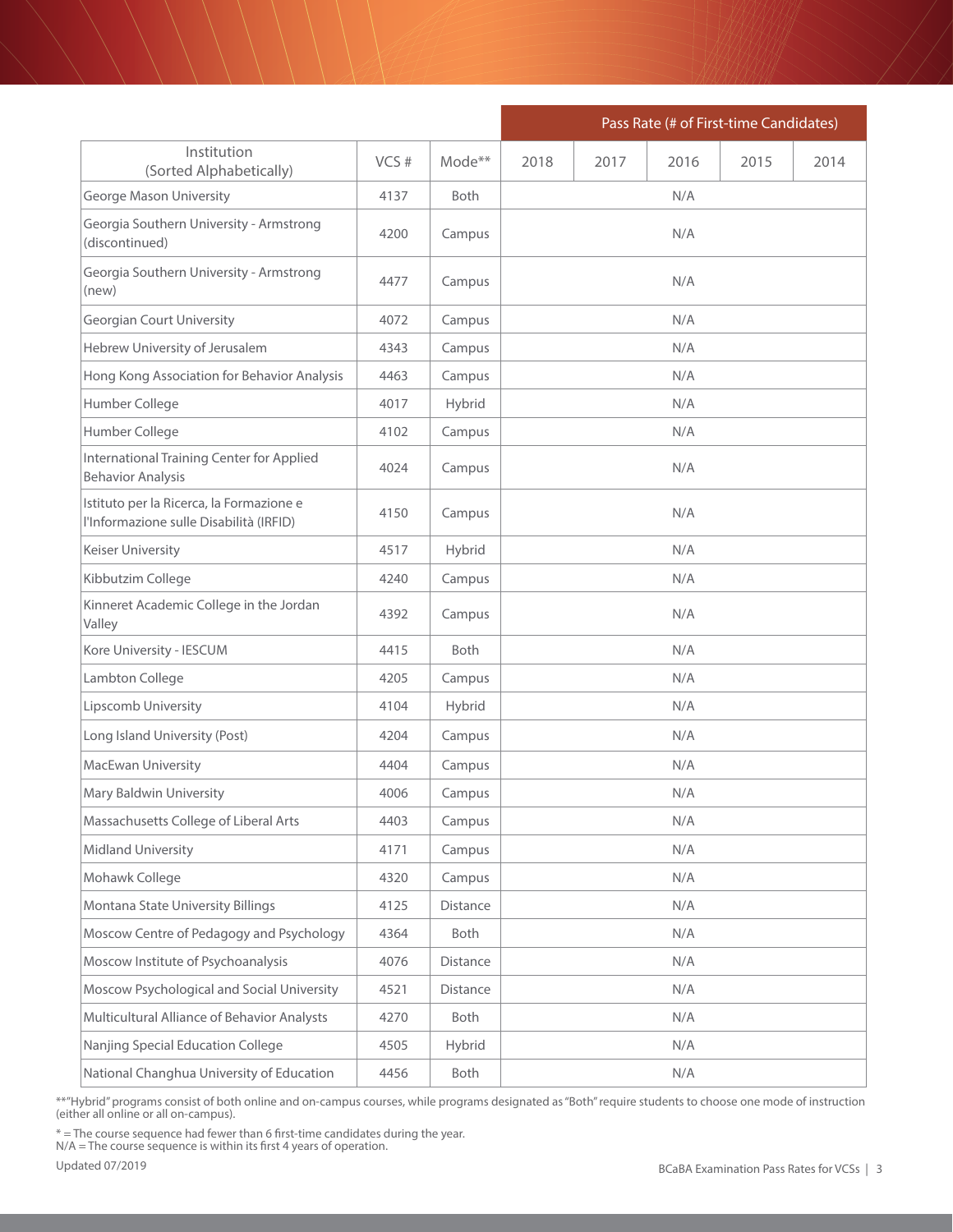|                                                                    |                |                    | Pass Rate (# of First-time Candidates)  |          |          |            |          |  |  |
|--------------------------------------------------------------------|----------------|--------------------|-----------------------------------------|----------|----------|------------|----------|--|--|
| Institution<br>(Sorted Alphabetically)                             | VCS#           | Mode <sup>**</sup> | 2018                                    | 2017     | 2016     | 2015       | 2014     |  |  |
| Niagara College                                                    | 4312           | Campus             |                                         | N/A      |          |            |          |  |  |
| Northeastern University                                            | 4351           | Campus             | N/A                                     |          |          |            |          |  |  |
| Northern Michigan University                                       | 4467           | Campus             |                                         | N/A      |          |            |          |  |  |
| Nova Southeastern University                                       | 4025           | <b>Both</b>        |                                         |          | N/A      |            |          |  |  |
| Oakland University                                                 | 4398           | Campus             |                                         |          | N/A      |            |          |  |  |
| Oranim Academic College of Education                               | 4321           | Campus             |                                         |          | N/A      |            |          |  |  |
| Oregon Institute of Technology                                     | 4164           | Campus             |                                         |          | N/A      |            |          |  |  |
| Oslo and Akershus University College of<br><b>Applied Sciences</b> | 4421           | Campus             |                                         |          | N/A      |            |          |  |  |
| Our Sunny World                                                    | 4080           | Distance           |                                         |          | N/A      |            |          |  |  |
| Purdue Global University (Kaplan)                                  | 4138           | Distance           | 36% (11)                                | 47% (17) | 36% (11) | $25\%$ (8) | N/A      |  |  |
| <b>Pusan National University</b>                                   | 4389           | Campus             | N/A                                     |          |          |            |          |  |  |
| Regis College                                                      | 4048           | Campus             | N/A                                     |          |          |            |          |  |  |
| Rowan University                                                   | 4019           | Hybrid             | $\ast$<br>44% (9)<br>57% (7)<br>50% (6) |          |          |            |          |  |  |
| Saint Cloud State University                                       | 4030           | <b>Both</b>        |                                         |          |          |            |          |  |  |
| Saint Joseph's University                                          | 4213           | Campus             | 64% (11)<br>$100\% (7)$                 |          |          | N/A        |          |  |  |
| Saint Joseph's University                                          | 4266           | Distance           | N/A<br>88% (8)                          |          |          |            |          |  |  |
| Saint Lawrence College                                             | 4259           | Campus             |                                         |          | N/A      |            |          |  |  |
| <b>Salem State University</b>                                      | Hybrid<br>4066 |                    |                                         | N/A      |          |            |          |  |  |
| Savannah State University                                          | 4462           | Campus             | N/A                                     |          |          |            |          |  |  |
| <b>SEA ABA</b>                                                     | 4430           | Both               |                                         | N/A      |          |            |          |  |  |
| SEEK Applied Behavior Analysis Association-<br>Taiwan              | 4396           | Hybrid             |                                         | N/A      |          |            |          |  |  |
| Southeast Missouri State University                                | 4315           | Distance           |                                         | N/A      |          |            |          |  |  |
| Southern Illinois University                                       | 4369           | Campus             |                                         |          | N/A      |            |          |  |  |
| Stockholm University                                               | 4383           | Hybrid             |                                         |          | N/A      |            |          |  |  |
| Taiwan Association for Behavior Analysis                           | 4211           | Hybrid             |                                         | 83% (12) | $\ast$   |            | 27% (15) |  |  |
| Tel Aviv University                                                | 4373           | Campus             | N/A<br>64% (11)<br>82% (11)             |          |          |            |          |  |  |
| <b>Troy University</b>                                             | 4324           | Campus             |                                         | 50% (6)  |          | N/A        |          |  |  |
| Universidad Compultense De Madrid                                  | 4474           | Distance           |                                         |          | N/A      |            |          |  |  |
| University of Alaska Anchorage                                     | 4400           | Hybrid             | N/A                                     |          |          |            |          |  |  |
| University of Central Missouri                                     | 4346           | Hybrid             | N/A                                     |          |          |            |          |  |  |

\* = The course sequence had fewer than 6 first-time candidates during the year.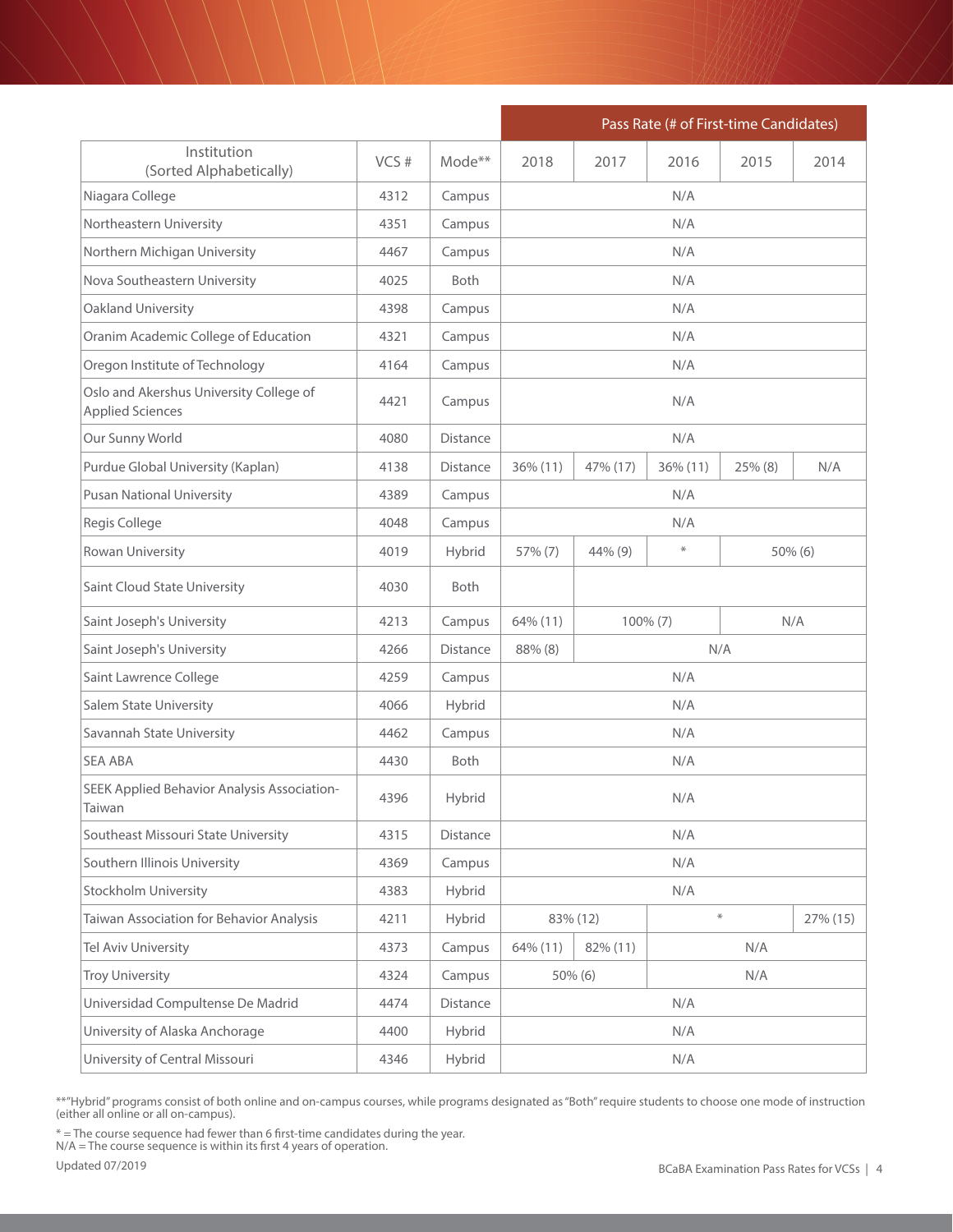|                                                                            |      |                 | Pass Rate (# of First-time Candidates)              |          |                     |      |          |
|----------------------------------------------------------------------------|------|-----------------|-----------------------------------------------------|----------|---------------------|------|----------|
| Institution<br>(Sorted Alphabetically)                                     | VCS# | $Mode**$        | 2018                                                | 2017     | 2016                | 2015 | 2014     |
| University of Colorado Denver                                              | 4212 | <b>Distance</b> | $67\%$ (6)                                          | $\ast$   | N/A                 |      |          |
| University of Dublin Trinity College                                       | 4282 | Campus          |                                                     |          | N/A                 |      |          |
| University of Dublin Trinity College<br>4380<br>Campus<br>N/A              |      |                 |                                                     |          |                     |      |          |
| University of Florida                                                      | 4268 | Campus          |                                                     | 83% (6)  |                     | N/A  |          |
| University of Georgia                                                      | 4318 | Campus          | N/A                                                 |          |                     |      |          |
| University of Hawaii Manoa                                                 | 4196 | Hybrid          | N/A                                                 |          |                     |      |          |
| University of Houston Clear Lake                                           | 4449 | Both            |                                                     |          | N/A                 |      |          |
| University of Iowa                                                         | 4113 | <b>Distance</b> | 85% (20)                                            | 79% (19) |                     | N/A  |          |
| University of Kansas                                                       | 4188 | Campus          |                                                     | 33% (6)  | 17% (6)<br>42% (12) |      |          |
| University of Massachusetts Lowell                                         | 4361 | <b>Distance</b> |                                                     |          | N/A                 |      |          |
| University of Memphis                                                      | 4309 | <b>Distance</b> |                                                     |          | N/A                 |      |          |
| University of Miami                                                        | 4377 | Campus          | N/A                                                 |          |                     |      |          |
| University of Michigan - Dearborn                                          | 4452 | Campus          | N/A                                                 |          |                     |      |          |
| University of Nevada Reno                                                  | 4323 | <b>Distance</b> | N/A                                                 |          |                     |      |          |
| University of Nevada Reno                                                  | 4445 | Campus          | N/A                                                 |          |                     |      |          |
| University of New Brunswick                                                | 4227 | Hybrid          | N/A                                                 |          |                     |      |          |
| University of North Alabama                                                | 4256 | Campus          | N/A                                                 |          |                     |      |          |
| University of North Carolina Wilmington                                    | 4371 | Campus          |                                                     |          | N/A                 |      |          |
| University of North Florida                                                | 4158 | Both            | N/A                                                 |          |                     |      |          |
| University of North Texas                                                  | 4173 | <b>Distance</b> | $\divideontimes$<br>73% (11)<br>78% (9)<br>80% (10) |          |                     |      | 51% (39) |
| University of North Texas                                                  | 4350 | Campus          |                                                     | 57% (7)  | 50% (8)             |      | $\ast$   |
| University of Pittsburgh Greensburg                                        | 4304 | Campus          |                                                     |          | N/A                 |      |          |
| University of Saint Joseph                                                 | 4287 | Campus          |                                                     |          | N/A                 |      |          |
| University of Salerno                                                      | 4298 | Campus          |                                                     |          | N/A                 |      |          |
| University of South Florida (graduate)                                     | 4358 | Both            | 100% (11)<br>80% (15)<br>86% (7)<br>$66\%$ (6)      |          |                     |      | 83% (6)  |
| University of South Florida (undergraduate)                                | 4359 | Campus          | 63% (16)                                            |          |                     | N/A  |          |
| University of Texas San Antonio<br>(Interdisciplinary Learning & Teaching) | 4382 | Hybrid          | N/A                                                 |          |                     |      |          |
| University of Texas San Antonio (Educational<br>Psychology)                | 4520 | Hybrid          | N/A                                                 |          |                     |      |          |
| University of Virginia                                                     | 4472 | Distance        |                                                     |          | N/A                 |      |          |
| University of Waikato                                                      | 4144 | Both            | N/A                                                 |          |                     |      |          |

\* = The course sequence had fewer than 6 first-time candidates during the year.